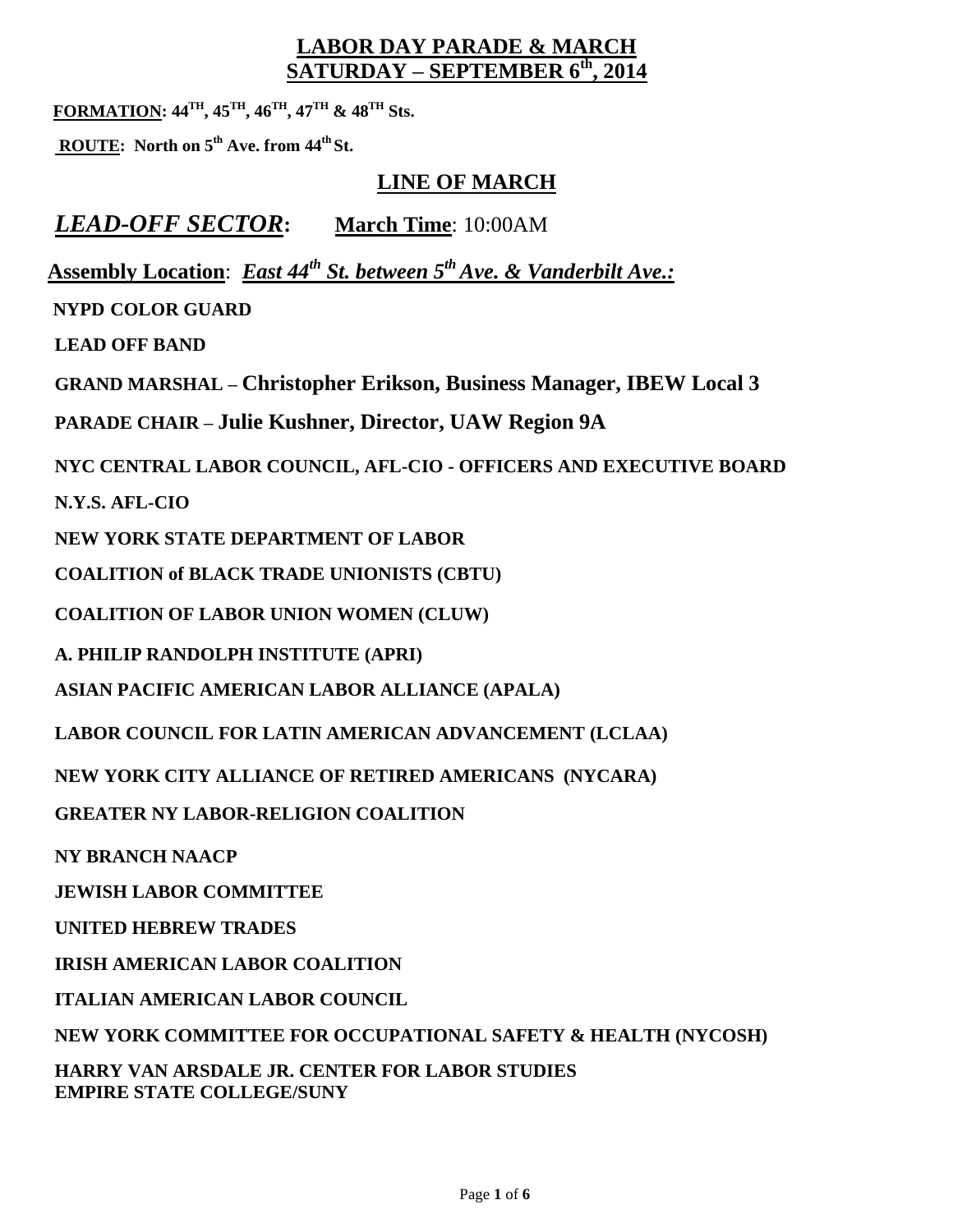# *LEAD-OFF SECTOR (cont'd)***:**

**Assembly Location**: *East 44th St. between 5th Ave. & Vanderbilt Ave. (cont'd:)* **\****Vanderbilt Ave. can be used as overflow.*

**LABOR CHORUS**

**AMERICAN FEDERATION OF MUSICIANS (AFM) LOCAL 802**

**ASSOCIATED ACTORS & ARTISTS OF AMERICA AND LOCAL UNIONS**

**ACTORS' EQUITY**

**SAG-AFTRA**

**AMERICAN GUILD OF MUSICAL ARTISTS (AGMA)**

**WRITER'S GUILD OF AMERICA EAST (WGAE)**

**INT'L ALLIANCE OF THEATRICAL STAGE EMPLOYEES (IATSE) & LOCAL UNIONS**

**N.Y. COUNCIL OF MOTION PICTURE & T.V. UNIONS**

*SECTOR I* **March Time:** 10:15AM

**Assembly Location**: *West 44th St. between 5thAve. & 6thAve. and between 6th Ave. & 7th Ave.:*

**INTERNATIONAL BROTHERHOOD OF ELECTRICAL WORKERS (IBEW)**

**IBEW LOCAL 3**

**IBEW LOCAL UNIONS**

**ALLIED PRINTING TRADES COUNCIL**

*SECTOR II* **March Time:** 11:00AM

**Assembly Location**: *East 45th St. between 5 th Ave. and Vanderbilt Ave.***:** *\*Vanderbilt Ave can be used as overflow.*

**UNITED AUTO WORKERS (UAW)**

**UAW LOCAL UNIONS**

**INTERNATIONAL ASSOCIATION OF MACHINISTS & AEROSPACE WORKERS (IAMAW)**

**NEW YORK TAXI WORKERS ALLIANCE**

**BCTGM & LOCAL UNIONS**

**UNIFORMED FIREFIGHTERS ASSOCIATION LOCAL 94 (UFA)**

**UNIFORMED FIRE OFFICERS ASSOCIATION LOCAL 854 (UFOA)**

Page **2** of **6**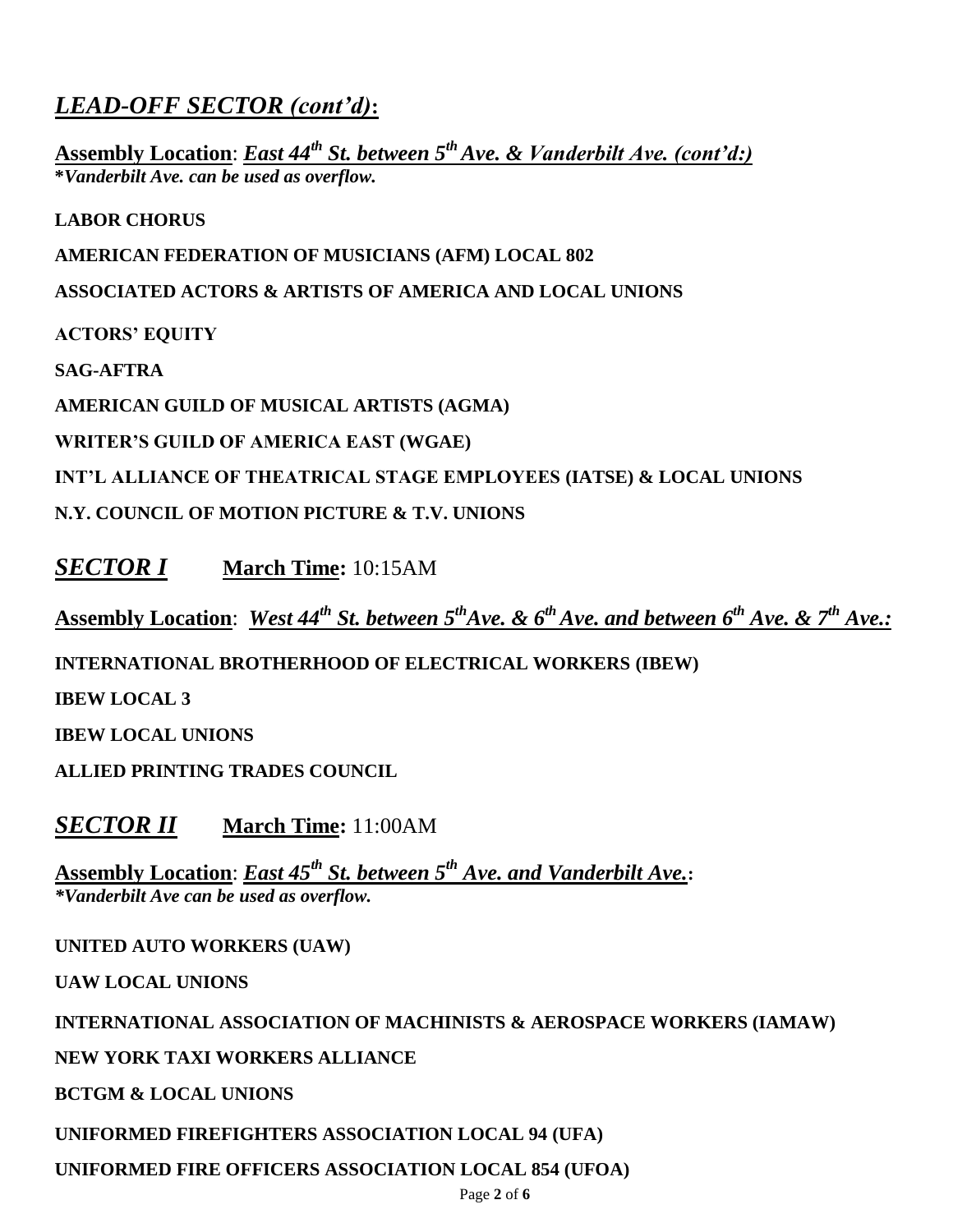### *SECTOR III* **March Time:** 11:30AM

**Assembly Location**: *West 45 th St. between 5th Ave. & 6th Ave.:*

#### **BUILDING AND CONSTRUCTION TRADES COUNCIL (BCTC)**

**BCTC OFFICERS & STAFF**

**HELMETS TO HARDHATS**

**THE EDWARD J. MALLOY INITIATIVE FOR CONSTRUCTION SKILLS**

**NON-TRADITIONAL EMPLOYMENT FOR WOMEN** 

**PLUMBERS LOCAL #1**

**STEAMFITTERS LOCAL #638**

**SHEETMETAL WORKERS LOCALS #1, 2, 28, 38 & 137**

**HEAT & FROST INSULATORS LOCALS #12 & 12A**

**BOILERMAKERS LOCAL LODGE #5**

**MASON TENDERS DISTRICT COUNCIL: LOCALS # 66, 78, 79, 108, 279 & 1261** 

**BLASTERS, DRILL RUNNERS AND MINERS LIUNA LOCAL 29**

**LABORERS' LOCAL #731, 147 & NPMHU LOCAL 300** 

**CEMENT & CONCRETE WORKERS' DC 16, LOCALS #6A, 18A & 20**

**PAVERS AND ROAD BUILDERS DISTRICT COUNCIL, LOCAL #1010**

**CEMENT MASONS LOCAL #780**

**PLASTERERS' LOCAL #262**

*SECTOR III (cont'd)*

**Assembly Location**: *West 45 th St. between 6 th Ave. & 7th Ave:*

**NYC COALITION OF OPERATING ENGINEERS (IUOE) LOCALS #14, 15, 30, 94, 211, 295 & 891**

**NYC DISTRICT COUNCIL OF CARPENTERS (UBC) LOCALS #20, 45, 157, 740, 926, 1556, 2287, 2790**

**TILE, MARBLE AND TERRAZZO LOCAL #7**

**ROOFERS AND WATERPROOFERS LOCAL #8**

**IRONWORKERS DC & LOCALS #40, 46, 197, 361, 455, 580, 417 & 42** 

**ELEVATOR CONSTRUCTORS LOCAL #1**

**INT'L UNION OF PAINTERS & ALLIED TRADES (IUPAT) DC 9 & LOCALS**

**WINDOW CLEANERS' LOCAL #2**

**BRICKLAYERS & ALLIED CRAFTWORKERS LOCAL #1**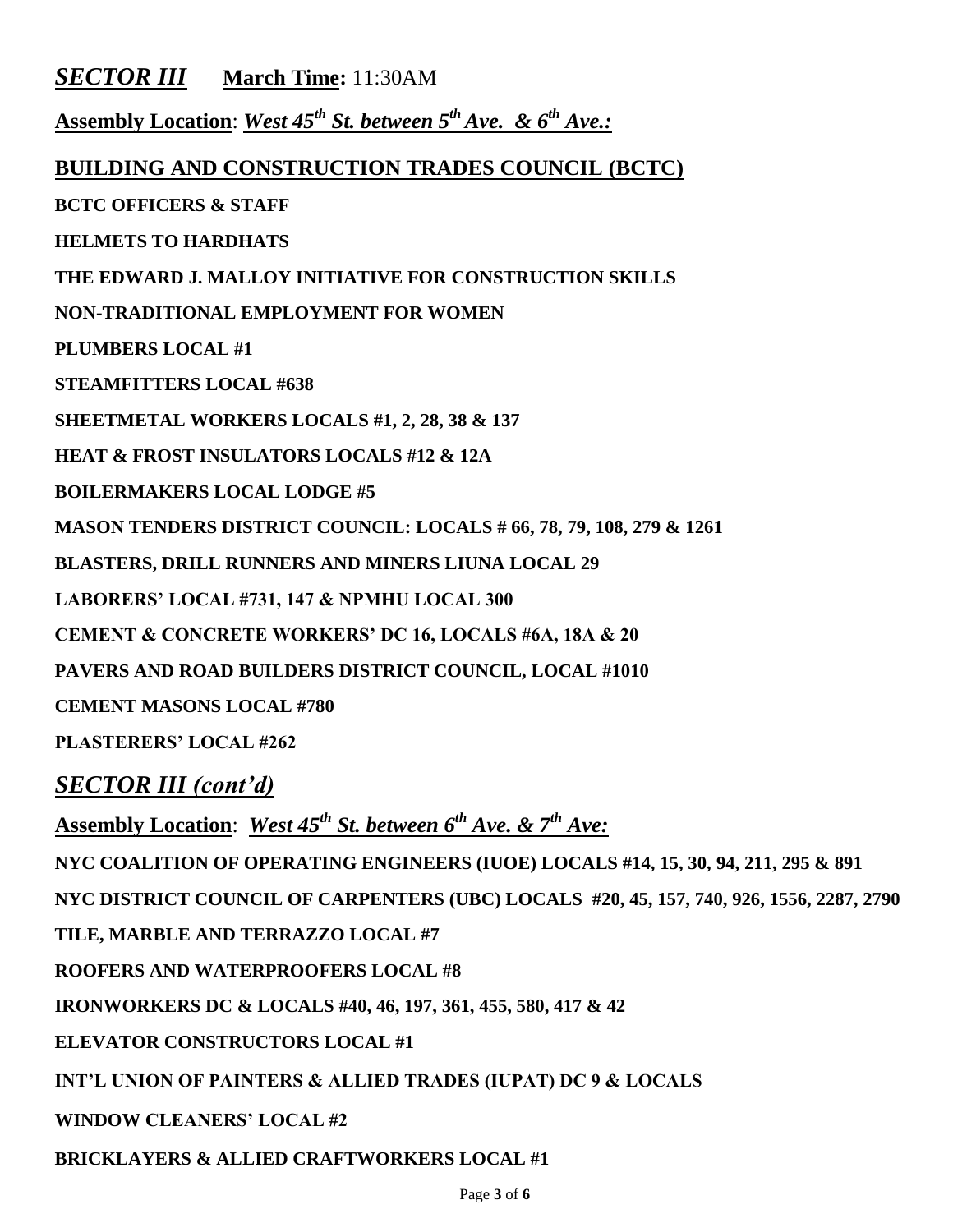## *SECTOR IV* **March Time:** 12:15PM

**Assembly Location**: *East 46th St between 5th Ave. & Vanderbilt Ave.:*

**UNITED FOOD & COMMERCIAL WORKERS (UFCW)**

**RETAIL, WHOLESALE & DEPARTMENT STORE UNION (RWDSU)**

**UFCW/RWDSU LOCAL UNIONS**

*SECTOR V* **March Time:** 12:45PM

**Assembly Location**: *West 46th St between 5th Ave. & 6th Ave.:*

**SERVICE EMPLOYEES INTERNATIONAL UNION (SEIU)**

**WORKERS UNITED**

**SEIU LOCAL UNIONS**

**SEIU COMMITTEE OF INTERNS & RESIDENTS (CIR)**

**NEW YORK STATE NURSE'S ASSOCIATION (NYSNA)**

**TEAMSTERS JOINT COUNCIL 16 (IBT)**

**IBT LOCAL UNIONS**

**GCIU/IBT LOCAL UNIONS** 

*SECTOR V (cont'd)*

**Assembly Location**: *West 46th St. between 6th Ave. & 7th Ave.:*

**TRANSPORT WORKERS' UNION OF AMERICA (TWU)**

**TWU LOCALS**

**AMALGAMATED TRANSIT UNION (ATU) & LOCAL UNIONS**

**UTILITY WORKERS' UNION OF AMERICA, (UWUA) LOCAL 1-2**

**OFFICE AND PROFESSIONAL EMPLOYEES INTERNATIONAL UNION (OPEIU) & LOCAL UNIONS**

**N.Y. HOTEL & MOTEL TRADES COUNCIL (HTC)**

**UNITE HERE! LOCAL UNIONS**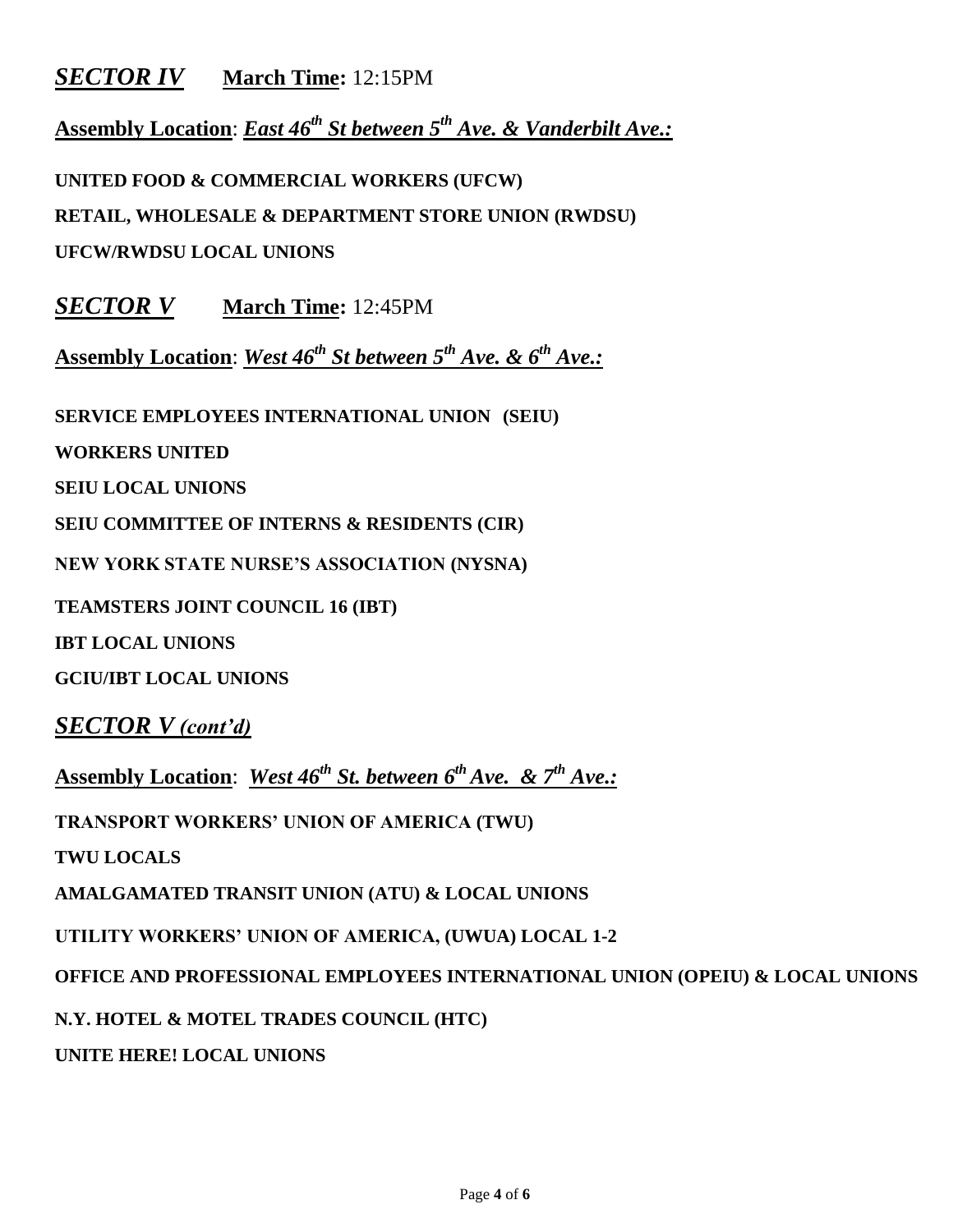*SECTOR VI* **March Time:** 1:30PM

**Assembly Location**: *West 47th St. between 5th Ave. & 6th Ave.:*

**AFSCME DISTRICT COUNCIL 37 & LOCAL UNIONS AFSCME DISTRICT COUNCIL 1707 & LOCAL UNIONS PUBLIC EMPLOYEES FEDERATION (PEF) CSEA/AFSCME ORGANIZATION OF STAFF ANALYSTS (OSA) CIVIL SERVICE MERIT COUNCIL UNITED FEDERATION OF TEACHERS (UFT) & AFT LOCALS COUNCIL OF SUPERVISORS AND ADMINISTRATORS (CSA) & AFSA LOCALS NEW YORK STATE UNITED TEACHERS (NYSUT) & LOCALS PROFESSIONAL STAFF CONGRESS (PSC)**

*SECTOR VI (cont'd)*

**Assembly Location**: *West 47th St. between 6th Ave. & 7th Ave.:*

**COMMUNICATION WORKERS OF AMERICA (CWA)**

**CWA LOCAL UNIONS**

**NABET/CWA**

**IUE/CWA**

**CWA/NEWSPAPER GUILD OF NEW YORK**

**CWA/N.Y. TYPOGRAPHICAL UNION LOCAL 6**

**AMERICAN POSTAL WORKERS UNION (APWU)**

**NY METRO AREA POSTAL WORKERS UNION**

**POSTAL WORKERS-BROOKLYN LOCAL**

**POSTAL WORKERS-STATEN ISLAND LOCAL**

**NATIONAL ASSOCIATION OF LETTER CARRIERS (NALC)**

**NALC- BRANCH 294 FLUSHING**

**NALC- BRANCH 41 BROOKLYN**